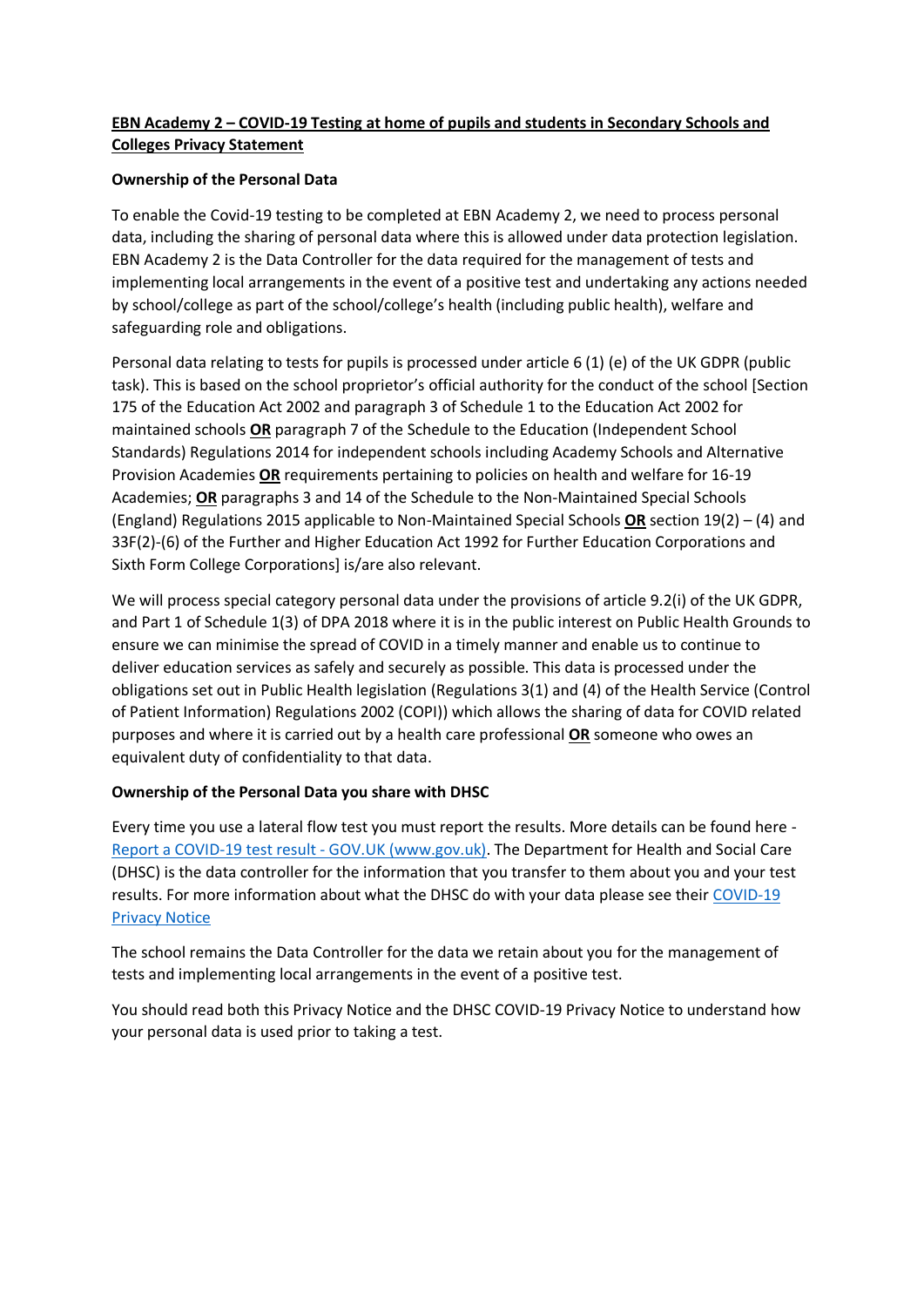## **Personal Data involved**

The following personal data is processed by the school in relation to your test:

- Name
- Unique code assigned to each individual test and which will become the primary reference number for the tests.
- Test result

For more information about what the DHSC do with your data please see their [COVID-19 Privacy](https://www.gov.uk/government/publications/coronavirus-covid-19-testing-privacy-information)  [Notice](https://www.gov.uk/government/publications/coronavirus-covid-19-testing-privacy-information)

## **How we store your personal information**

The school will maintain a test kit log which will record against your name details of the testing kit which has been provided to you. The school may also record Personal Data about you in its internal COVID-19 test register (the school's COVID-19 test register will not be shared with DHSC). This information will only be stored securely on locally managed systems with appropriate access controls in school and will only be accessible to personnel involved in the management of tests and implementing local arrangements in the event of a positive test.

The school will retain its test kit log and COVID-19 test register for a period of twelve (12) months from the date of the last entries made by the school into them.

For more information about what the DHSC do with your data please see their COVID-19 Privacy [Notice](https://www.gov.uk/government/publications/coronavirus-covid-19-testing-privacy-information)

## **Processing of Personal Data Relating to Positive test results**

We will use this information to enact our own COVID isolation and control processes without telling anyone who it is that has received the positive test.

For more information about what the DHSC do with your data please see their COVID-19 Privacy **[Notice](https://www.gov.uk/government/publications/coronavirus-covid-19-testing-privacy-information)** 

This information will be kept by the school for a period of twelve (12) months and by the NHS for eight (8) years.

## **Processing of Personal Data Relating to Negative and Void test results**

We will record a negative and void result for the purpose of stock controls of tests and general performance of the testing process.

### **Data Sharing Partners**

The personal data associated with test results will be shared with

- DHSC, NHS, PHE to ensure that they can undertake the necessary Test and Trace activities and to conduct research and compile statistical information about Coronavirus.
- Your GP the NHS may share the information you provide with your GP to maintain your medical records and to offer support and guidance as necessary. Any data you provide to the school will not be shared with your GP.
- Local Government to undertake local public health duties and to record and analyse local spreads.